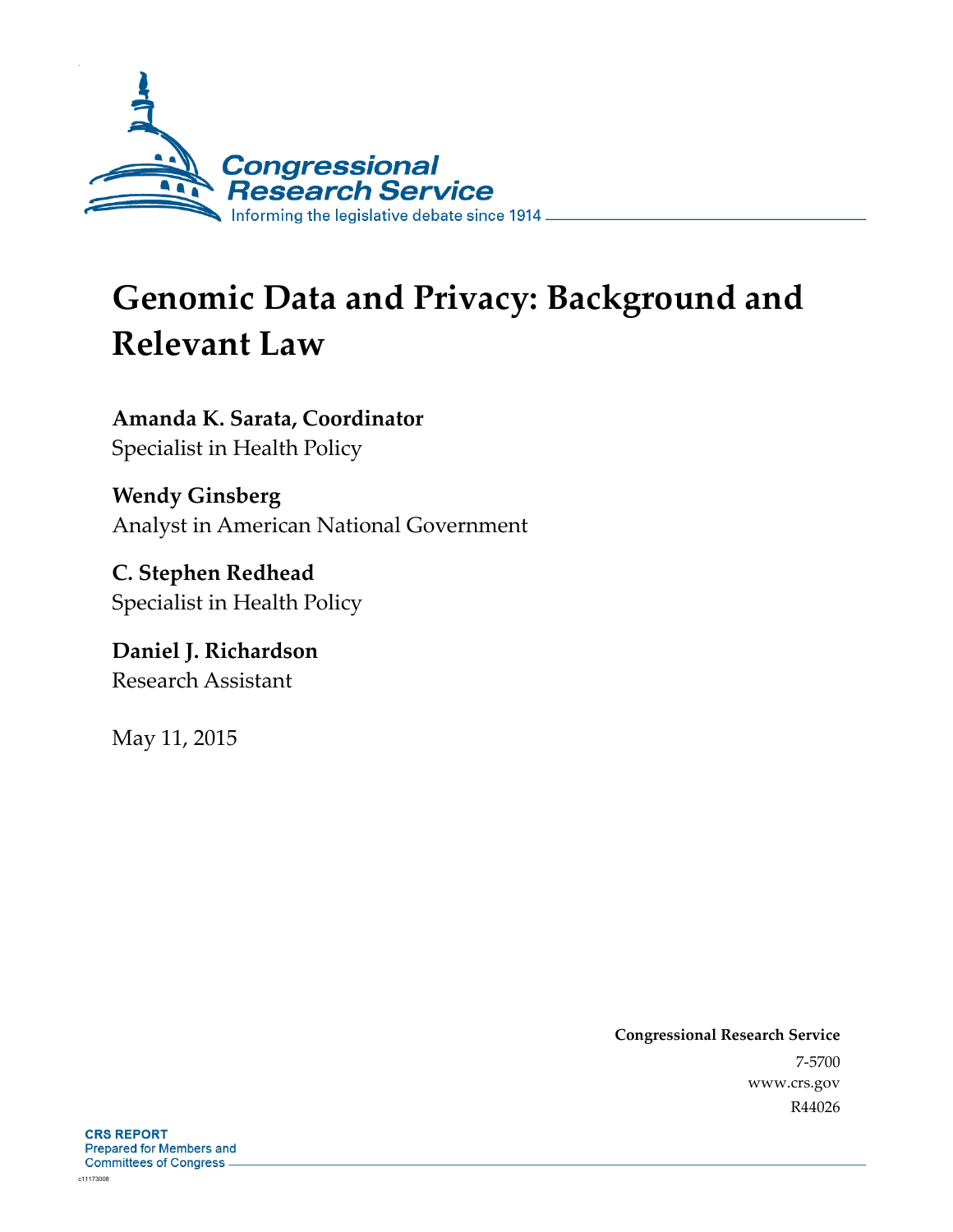### **Summary**

.

Advances in genomics technology and information technology infrastructure, together with policies regarding the sharing of research data, support new approaches to genomic research but also raise new issues with respect to privacy. The development of new genomic sequencing technologies has allowed for the generation of big data, and recent changes in information technology infrastructure have facilitated big data storage and analytics. These developments are expected to support significant changes in health research and, eventually, in health care delivery.

Genetic and genomic research—and other "omics" research—have generated large amounts of genetic data. If these "large-scale genomic data" are generated as a part of research funded by the National Institutes of Health (NIH), then they are subject to specific data sharing policies and are often held in publicly available databases. Among other things, advances in sequencing technology have enabled this research, making large amounts of data available at a rate that has generally outpaced the ability to both store and analyze that data.

NIH has established a comprehensive policy for the sharing of genomic data that "applies to all NIH-funded research that generates large-scale human or non-human genomic data as well as the use of these data for subsequent research." This policy requires investigators to outline their data sharing plans as part of their funding applications; if investigators fail to submit the required data, NIH may withhold funding. Investigators are required to de-identify the data prior to submitting it to NIH-designated data repositories, according to the requirements of both the HHS Common Rule and the Health Insurance Portability and Accountability Act (HIPAA) Privacy Rule.

Some recent studies have begun to suggest that different types of molecular data may be more likely to cause privacy issues than had been previously understood, and specifically, that deidentified large-scale genomic sequence data may in fact be able to be reidentified. In a recent study, researchers were able to reidentify research participants using the publicly available deidentified personal genome data and other publicly available metadata.

This demonstration of reidentified individuals in a research study using de-identified genome data raises the question of whether—and if so, how—relevant current law should be modified in response to this new capability. Relevant law governs informed consent, access to research data, and the use of this data, and includes (1) the Health Insurance Portability and Accountability Act (HIPAA) Privacy and Security Rules; (2) the HHS Regulations for the Protection of Human Research Subjects, or the Common Rule; and (3) the Genetic Information Nondiscrimination Act of 2008 (GINA). In addition, the Freedom of Information Act (FOIA) is relevant, not in the sense that it protects information from a potential privacy breach, but in that it allows public access to much of the information held by the federal government. This report discusses these considerations in the context of each of the relevant laws and regulations.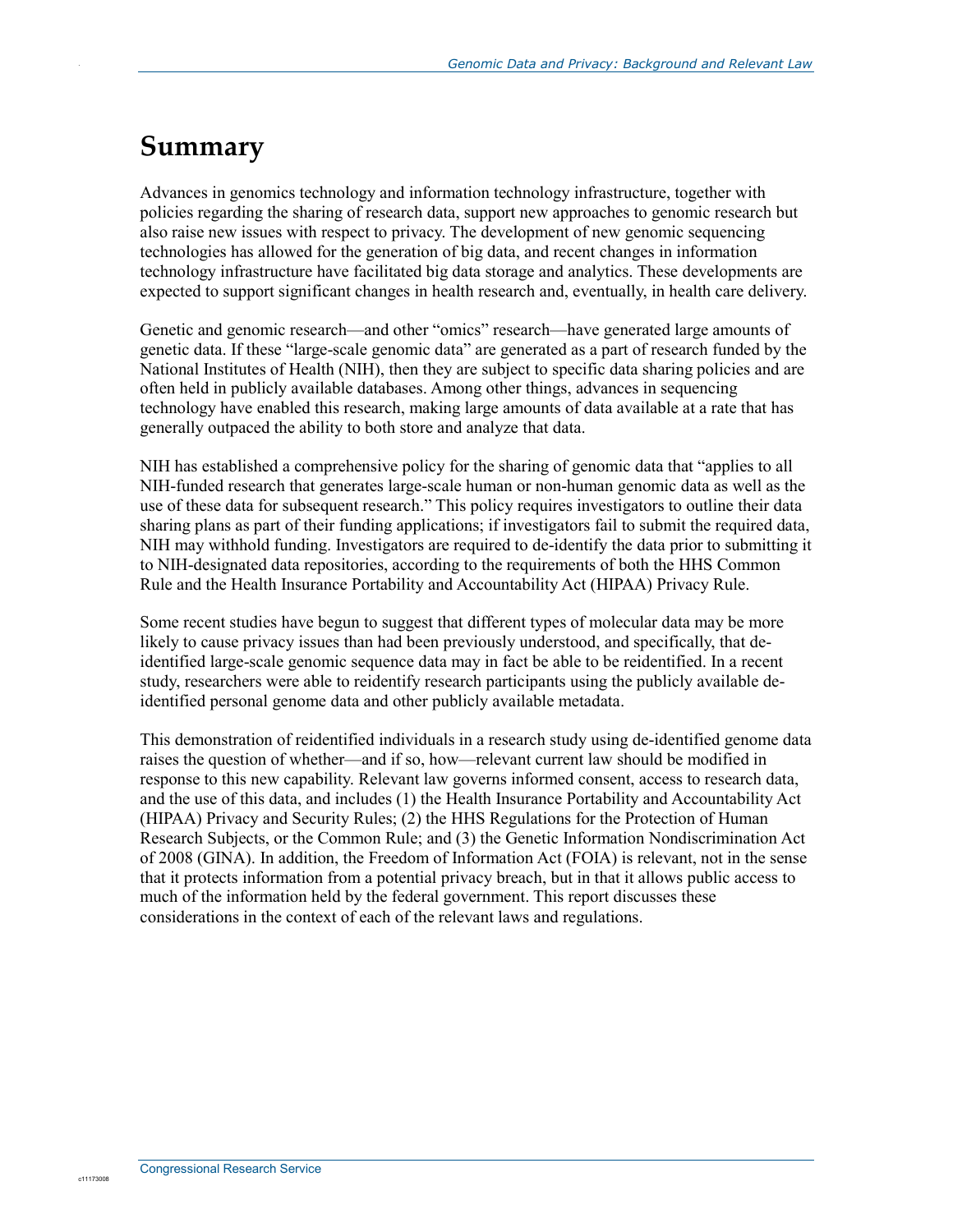# **Contents**

.

| Reidentification of Individuals Using De-identified Genomic Sequence Data 4 |  |
|-----------------------------------------------------------------------------|--|
|                                                                             |  |
|                                                                             |  |
|                                                                             |  |
|                                                                             |  |
|                                                                             |  |
| Responsibilities of Investigators Accessing and Using Genomic Data 10       |  |
|                                                                             |  |
|                                                                             |  |

### **Contacts**

|--|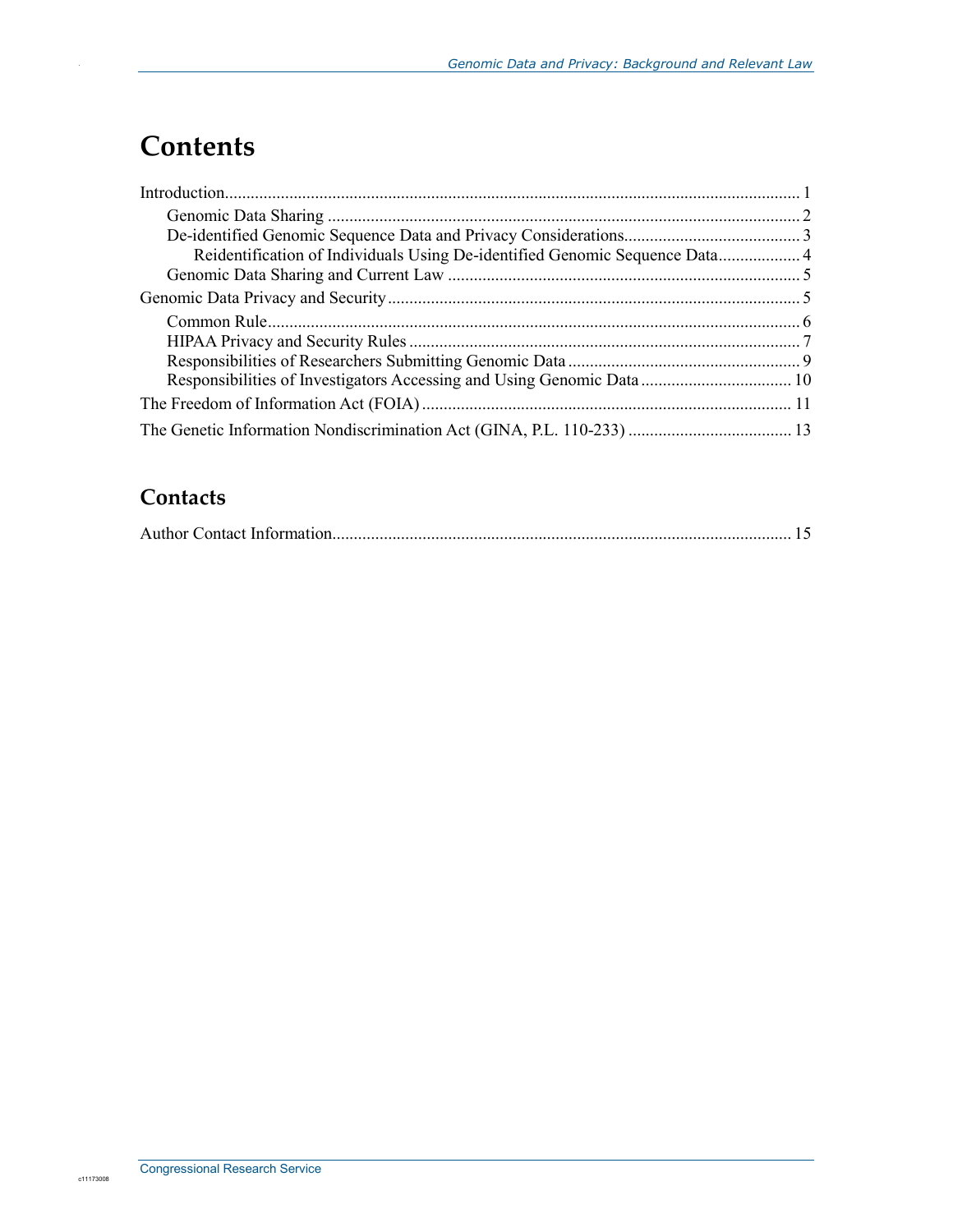### **Introduction**

.

Advances in genomics technology and information technology infrastructure, together with policies regarding the sharing of research data, support expanded genomic research efforts but also raise new issues with respect to privacy, and specifically the effort to balance "the potential of scientific progress with privacy and respect for persons."<sup>I</sup> The development of new genomic sequencing technologies has allowed for the generation of big data, and recent changes in information technology infrastructure—including, for example, cloud data storage—have facilitated big data storage and analytics. These developments are expected to support significant changes in health research and, eventually, in health care delivery.<sup>2</sup> Specifically, researchers hope to leverage big data by combining genetic, environmental, clinical, behavioral, and other data to facilitate precision medicine. Precision medicine is the idea of providing health care to individuals based on specific patient and disease characteristics, and is a priority of the National Institutes of Health  $(NIH).$ <sup>3</sup>

#### **What Is DNA Sequencing?**

DNA sequencing determines the order of the building blocks of DNA—called nucleotides, and abbreviated A,T,C and G—in an individual's genetic code.

Leading up to and during the Human Genome Project (HGP), new approaches were developed that allowed researchers to sequence large whole genomes, including a technology called "shotgun sequencing." In shotgun sequencing, DNA is broken up into random pieces, the pieces are sequenced, and then they are pieced back together using either their overlapping regions or a reference sequence.

Next generation sequencing (NGS) technologies build on these technologies by parallelizing sequencing and allowing for the simultaneous sequencing of thousands or millions of small pieces of DNA. NGS has reduced the time it takes to sequence large quantities of DNA and has significantly lowered the associated cost.

Sources: https://www.genome.gov/glossary/index.cfm?id=51; http://www.nature.com/subjects/next-generationsequencing.

Genetic and genomic research have generated large amounts of genetic data. If these "large-scale genomic data" are generated as a part of research funded by the National Institutes of Health (NIH), then they are subject to specific data sharing policies and are often held in publicly available databases. "Large-scale genomic data," as defined for the purposes of NIH's data

c11173008

<sup>1</sup> <sup>1</sup> Gutmann, A. and J. W. Wagner, "Found Your DNA on the Web: Reconciling Privacy and Progress," Hastings Center Report, May-June 2013, pp. 15-18.

<sup>&</sup>lt;sup>2</sup> Roski J., G. W. Bo-Linn, T. A. Andrews, "Creating Value In Health Care Through Big Data: Opportunities And Policy Implications," *Health Affairs*, vol. 33, no. 7, pp. 1115-1122, 2014.

<sup>&</sup>lt;sup>3</sup> The White House, Office of the Press Secretary, "Fact Sheet: President Obama's Precision medicine Initiative," January 30, 2015, http://www.whitehouse.gov/the-press-office/2015/01/30/fact-sheet-president-obama-s-precisionmedicine-initiative.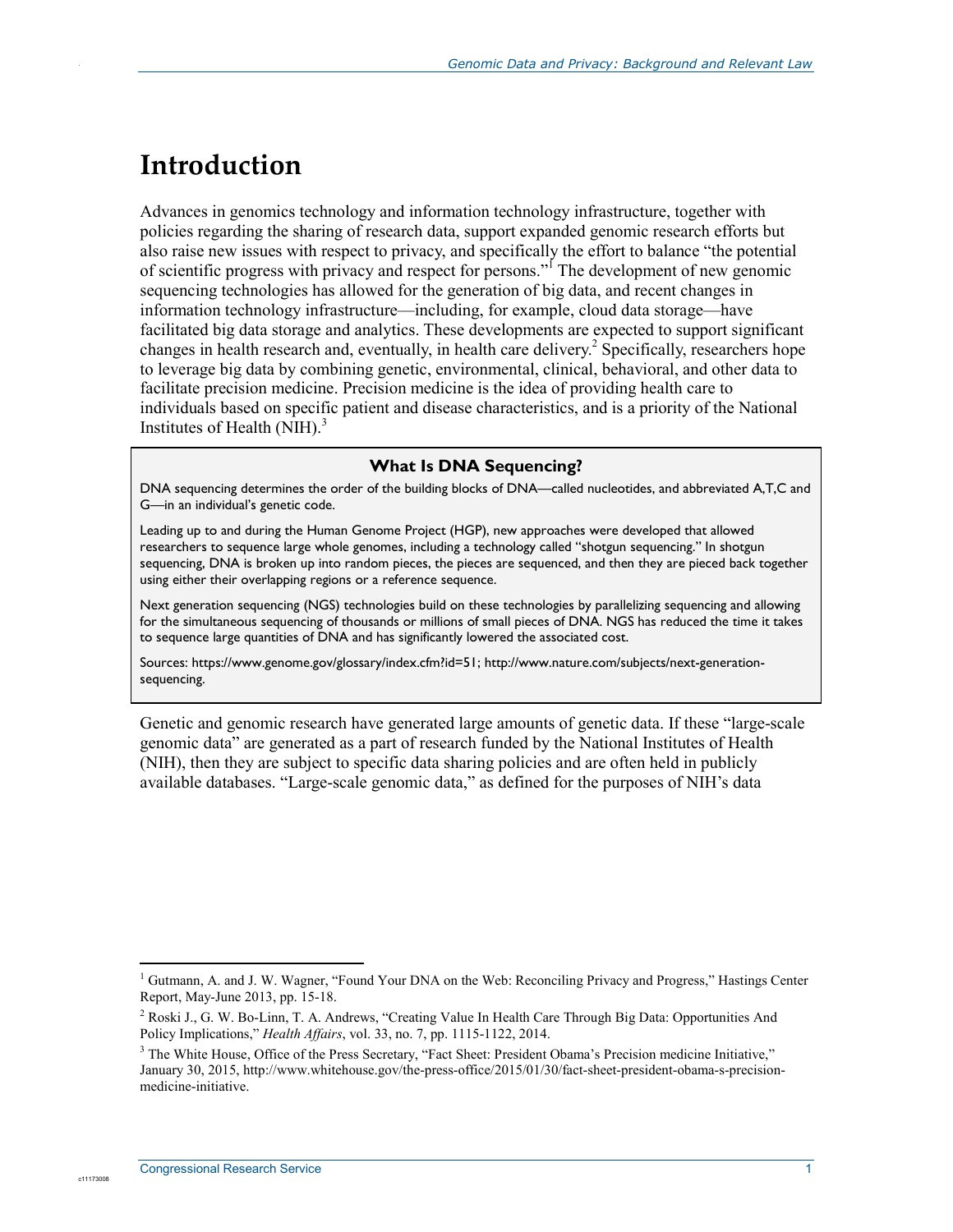sharing policy, include genome-wide association studies  $(GWAS)$ ,  $4$  as well as genome sequence, gene expression, and other data.<sup>5</sup>

Among other things, advances in sequencing technology have enabled this research, and have made available large amounts of data at a rate that has generally outpaced the ability to both store and analyze that data (see **"What is DNA Sequencing?"** text box, above). Sequencing output has been increasing at approximately a fivefold rate per year in recent years,<sup>6</sup> and the sequence data from a single individual's genome uses about 100 gigabytes of storage space.<sup>7</sup> As a result, "[g]enomic databases increasingly surpass the storage abilities of individual researchers—and even of large institutions—and consequently are stored increasingly frequently in the 'cloud.'"8,9 For example, the National Cancer Institute (NCI) at NIH has launched and funded its Cancer Genomics Cloud Pilots, an initiative to develop up to three public cancer genomics cloud pilots, where large data repositories will be colocated with computing resources.<sup>10</sup> Storage of sequence data in "clouds" facilitates faster, more widespread, and increased access to this information.

### **Genomic Data Sharing**

.

Advances in genomics research—for example, studying the genetic underpinnings of common diseases such as diabetes—have been facilitated by the data-banking of large quantities of data that are in turn available as a result of policies that encourage or require data sharing. NIH has established a comprehensive policy for the sharing of genomic data that "applies to all NIHfunded research that generates large-scale human or non-human genomic data as well as the use of these data for subsequent research."<sup>11</sup> This policy requires investigators to outline their data

c1117300

 4 National Institutes of Health, "National Institutes of Health Genomic Data Sharing Policy," http://gds.nih.gov/PDF/ NIH\_GDS\_Policy.pdf. GWAS are used to identify genetic changes that have only a modest effect on disease or other phenotypes. GWAS are formally defined as "a study in which the density of genetic markers and the extent of linkage disequilibrium should be sufficient to capture ... a large proportion of the common variation in the genome of the population under study, and the number of samples ... should provide sufficient power to detect variants of modest effect."

<sup>&</sup>lt;sup>5</sup> National Human Genome Research Institute (NHGRI), "Talking Glossary of Genetic Terms," https://www.genome.gov/Glossary/index.cfm. Gene expression data is data about "the process by which the information encoded in a gene is used to direct the assembly of a protein molecule."

<sup>6</sup> M. C. Schatz, B. Langmead, and S. L. Salzberg, "Cloud Computing and the DNA Data Race," *Nature Biotechnology*, vol. 28, no. 7, July 2010, pp. 691-693.

 $^7$  K. A. Philips, J. R. Trosman, R. K. Kelley, et al., "Genomic Sequencing: Assessing The Health Care System, Policy, And Big-Data Implications," *Health Affairs*, vol. 33, no. 7, July 2014, pp. 1246-1253.

<sup>&</sup>lt;sup>8</sup> Gutmann, A. and J. W. Wagner, "Found Your DNA on the Web: Reconciling Privacy and Progress," Hastings Center Report, May-June 2013, pp. 15-18. The National Institute of Standards and Technology (NIST) defines cloud computing as "a model for enabling ubiquitous, convenient, on-demand network access to a shared pool of configurable computing resources (e.g., networks, servers, storage, applications, and services) that can be rapidly provisioned and released with minimal management effort or service provider interaction." See http://csrc.nist.gov/ publications/nistpubs/800-145/SP800-145.pdf.

<sup>&</sup>lt;sup>9</sup> The National Institute of Standards and Technology (NIST) defines cloud computing as "... a model for enabling ubiquitous, convenient, on-demand network access to a shared pool of configurable computing resources (e.g., networks, servers, storage, applications, and services) that can be rapidly provisioned and released with minimal management effort or service provider interaction." See http://csrc.nist.gov/publications/nistpubs/800-145/SP800- 145.pdf.

<sup>10</sup> NCI, National Cancer Informatics Program, "NCI Cancer Genomics Cloud Pilots," https://cbiit.nci.nih.gov/ncip/ncicancer-genomics-cloud-pilots.

<sup>11</sup> National Institutes of Health, "National Institutes of Health Genomic Data Sharing Policy," http://gds.nih.gov/PDF/ NIH\_GDS\_Policy.pdf, p. 1.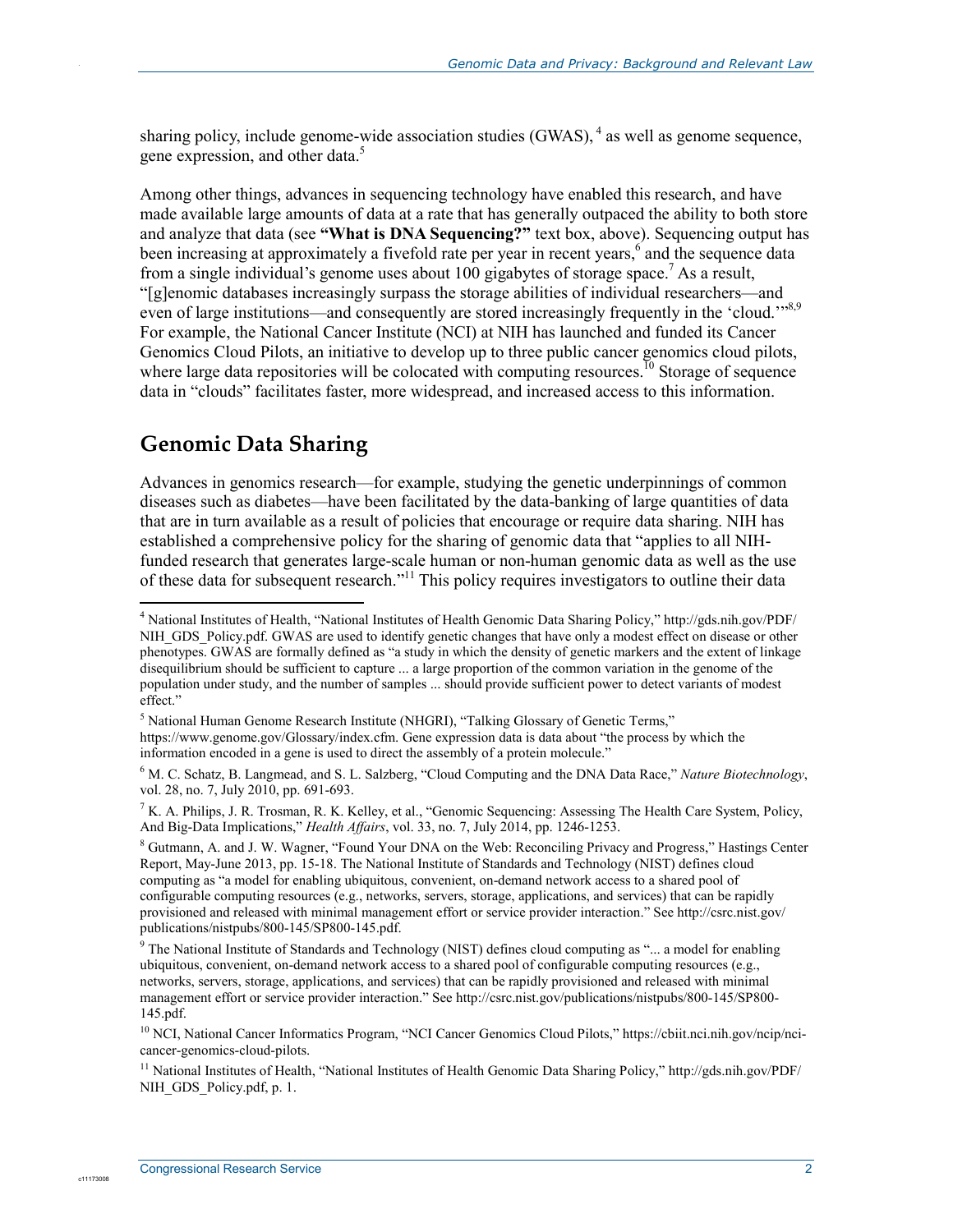sharing plans as part of their funding applications; if investigators fail to submit the required data, NIH may withhold funding.

Investigators are required to de-identify the data prior to submitting it to NIH-designated data repositories. Data should be de-identified—stripped of identifiers such as an individual's name according to the requirements of both the (1) HHS Common Rule<sup>12</sup> and (2) the Health Insurance Portability and Accountability Act (HIPAA) Privacy Rule.<sup>13</sup> In addition, NIH requires the assignment of random and unique codes to the data, with the key linking the codes with individual identifiers to be held by the submitting institution.

The data are submitted to relevant NIH-designated databases (e.g., NIH database of Genotypes and Phenotypes, or db $GaP^{14}$ ) by the investigator, and the institution's Institutional Review Board (IRB) determines whether the data may be held in unrestricted-access repositories or should be available only through controlled-access. This determination is made based on the informed consent under which the research was conducted and specifically language in the informed consent about the use of the data for future research purposes, as well as for broad data sharing purposes. Investigators wishing to use controlled-access data for the purposes of secondary research must first get NIH approval to use the data for their specific research project. This requirement is in contrast to unrestricted-access data, which are publicly available to anyone, without requiring prior approval for use in secondary research.

Some databases provide differing levels of access to data, depending on the type of data involved. For example, the dbGaP has both open- and controlled-access levels. This flexibility allows for the "broad release of non-sensitive data, while providing oversight and investigator accountability for sensitive data sets involving personal health information.<sup>15</sup>

### **De-identified Genomic Sequence Data and Privacy Considerations**

Collecting the large quantities of data needed to answer questions about the genetic underpinning of common diseases, and to support precision medicine, requires individuals who are willing to participate in research studies. "The willingness of individuals and communities to assume some risk to participate in biomedical research depends on the scientific community's ability to maintain the public's trust.<sup>"16</sup> This trust is developed in many ways, including honest and complete disclosure of risks upfront (through informed consent) and safeguards to protect privacy. With respect to research studies, privacy may be considered in terms of three components, or decision points: (1) the individual's decision to disclose personal data, (2) decisions about controls on access to the data, and (3) decisions about appropriate uses (and what constitutes "misuse") of the data.<sup>17</sup> Relevant law and regulation—including the HIPAA Privacy Rule, the Genetic Information Nondiscrimination Act (GINA), and the Common Rule—govern

1

c1117300

 $12$  45 C.F.R. Part 46, Subpart A.

<sup>13 45</sup> C.F.R. Part 164, Subpart E.

<sup>&</sup>lt;sup>14</sup> For a listing of NIH Data Repositories, NIH-Funded Databases, and NIH Database Collaborations, see http://gds.nih.gov/02dr2.html.

<sup>15</sup> NIH, "dbGaP Overview," http://www.ncbi.nlm.nih.gov/projects/gap/cgi-bin/about.html.

<sup>&</sup>lt;sup>16</sup> L. L. Rodriguez., L. D. Brooks, J. H. Greenberg, and E. D. Green, "The Complexities of Genomic Identifiability," Science, vol. 339, January 2013, pp. 275-276.

<sup>&</sup>lt;sup>17</sup> Gutmann, A. and J. W. Wagner, "Found Your DNA on the Web: Reconciling Privacy and Progress," Hastings Center Report, May-June 2013, pp. 15-18.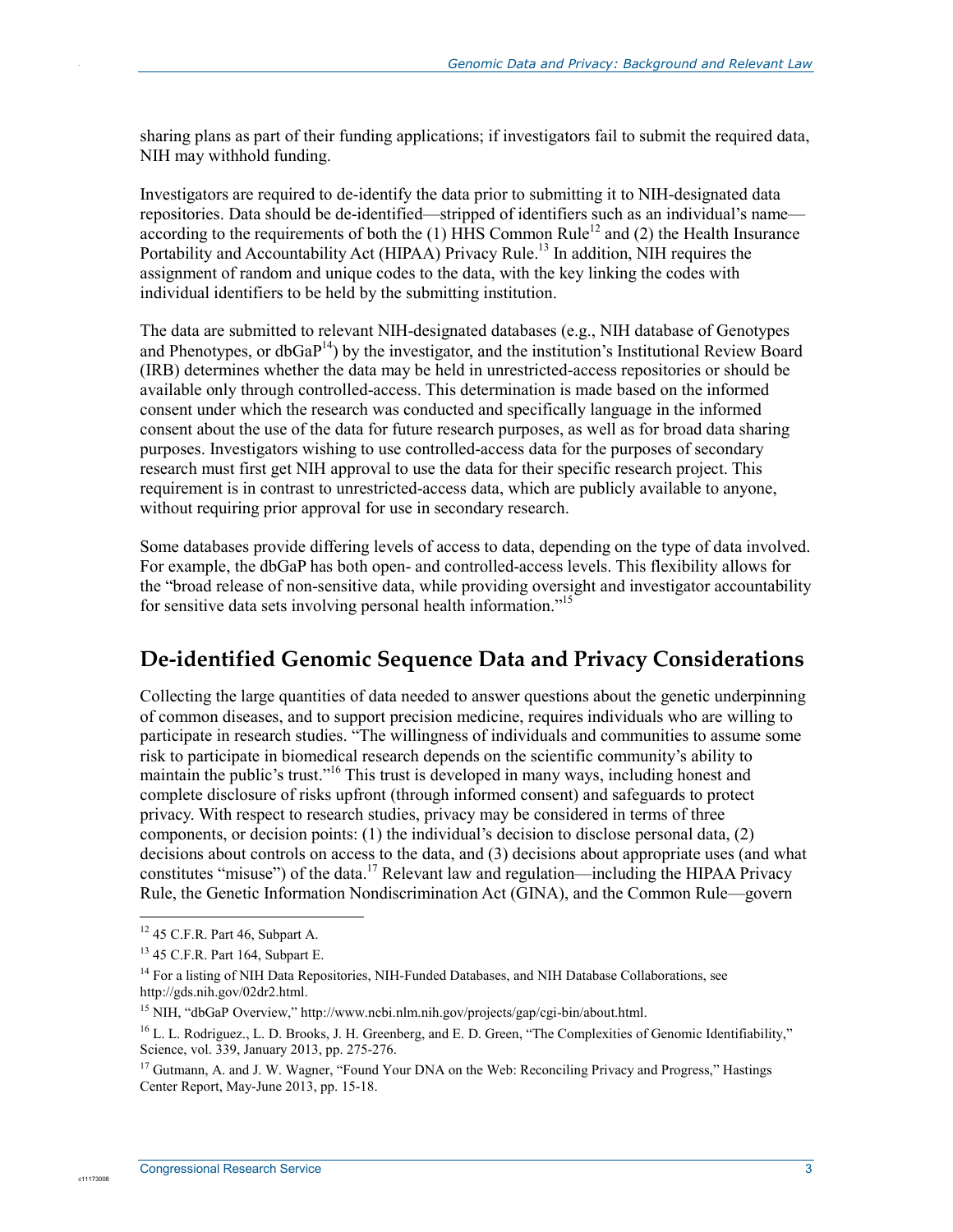aspects of these components, including the informed consent process for human research subjects, prohibited uses of the data, and access to the data (and in what form).

To date, the privacy of data has been largely considered in the context of identifiability; that is, whether data or information may be readily linked with an individual. NIH defines de-identified data as that data where information that could be used to associate the data with an individual has been removed.<sup>18</sup> Where data is considered to be "de-identified," relevant laws and regulations generally treat it as not posing the potential for a breach of individual privacy. This issue is illustrated by large-scale genomic sequence data, which are generated in large quantities, often entered into the public domain, and generally agreed to be de-identified in the absence of other data sources. In other words, such data were not able to be linked back to a specific individual, or to be "reidentified."

#### **Reidentification of Individuals Using De-identified Genomic Sequence Data**

Experts have noted that "[r]ecent work reveals the need to re-examine the current paradigms for managing the potential identifiability of genomic data."<sup>19</sup> Recent studies suggest that different types of genomic data may be more likely to raise privacy issues than had been previously understood.<sup>20</sup> One study, in particular, has challenged the traditional paradigm that de-identified personal genome data could not be reidentified. In January 2013, a study by Gymrek et al. was published wherein researchers were able to reidentify nearly 50 participants in the International HapMap Project.<sup>21</sup> Researchers were able to reidentify these individuals using their publicly available de-identified personal genome data and other publicly available data.<sup>22</sup>

Essentially, to reidentify de-identified personal genome data, a researcher needs to be able to match the de-identified data to a second source of genetic data that is, in turn, linked to some (or multiple) pieces of identifying data. The January 2013 study by Gymrek et al. accomplished this by using a public genealogy database containing genetic information linked to surnames as its second source of genetic data.<sup>23</sup> The study matched the de-identified personal genome data with the genetic information contained in the genealogy database, allowing the researchers to link the de-identified genome data with a surname and other identifying pieces of data (e.g., geographical location). The researchers then used public databases to combine surname, year of birth, and state of residence to identify specific individuals.

As noted, the 2013 Gymrek study relied on genealogy data. For this reason, the study's findings cannot be assumed to be broadly generalizable to the whole population;<sup>24</sup> that is, the risk of

1

c1117300

<sup>18</sup> National Institutes of Health, "National Institutes of Health Genomic Data Sharing Policy," http://gds.nih.gov/PDF/ NIH\_GDS\_Policy.pdf, p. 4.

<sup>&</sup>lt;sup>19</sup> L. L. Rodriguez, L. D. Brooks, J. H. Greenberg, E. D. Green, "The Complexities of Genomic Identifiability," *Science*, vol.339, pp. 275-276, January 18, 2013.

 $^{20}$  L. L. Rodriguez, L. D. Brooks, J. H. Greenberg, E. D. Green, "The Complexities of Genomic Identifiability," *Science*, vol.339, pp. 275-276, January 18, 2013.

<sup>21</sup> NIH, "International HapMap Project," http://hapmap.ncbi.nlm.nih.gov/citinghapmap.html.en.

<sup>&</sup>lt;sup>22</sup> M. Gymrek, A. L. McGuire, D. Golan, E. Halperin, and Y. Erlich, "Identifying Personal Genomes by Surname Inference," *Science*, vol. 339, pp. 321-324, January 18, 2013.

 $^{23}$  An example of a public searchable genetic genealogy database is YSearch, http://www.ysearch.org/.

<sup>&</sup>lt;sup>24</sup> L. L. Rodriguez, L. D. Brooks, J. H. Greenberg, E. D. Green, "The Complexities of Genomic Identifiability," *Science*, vol.339, pp. 275-276, January 18, 2013.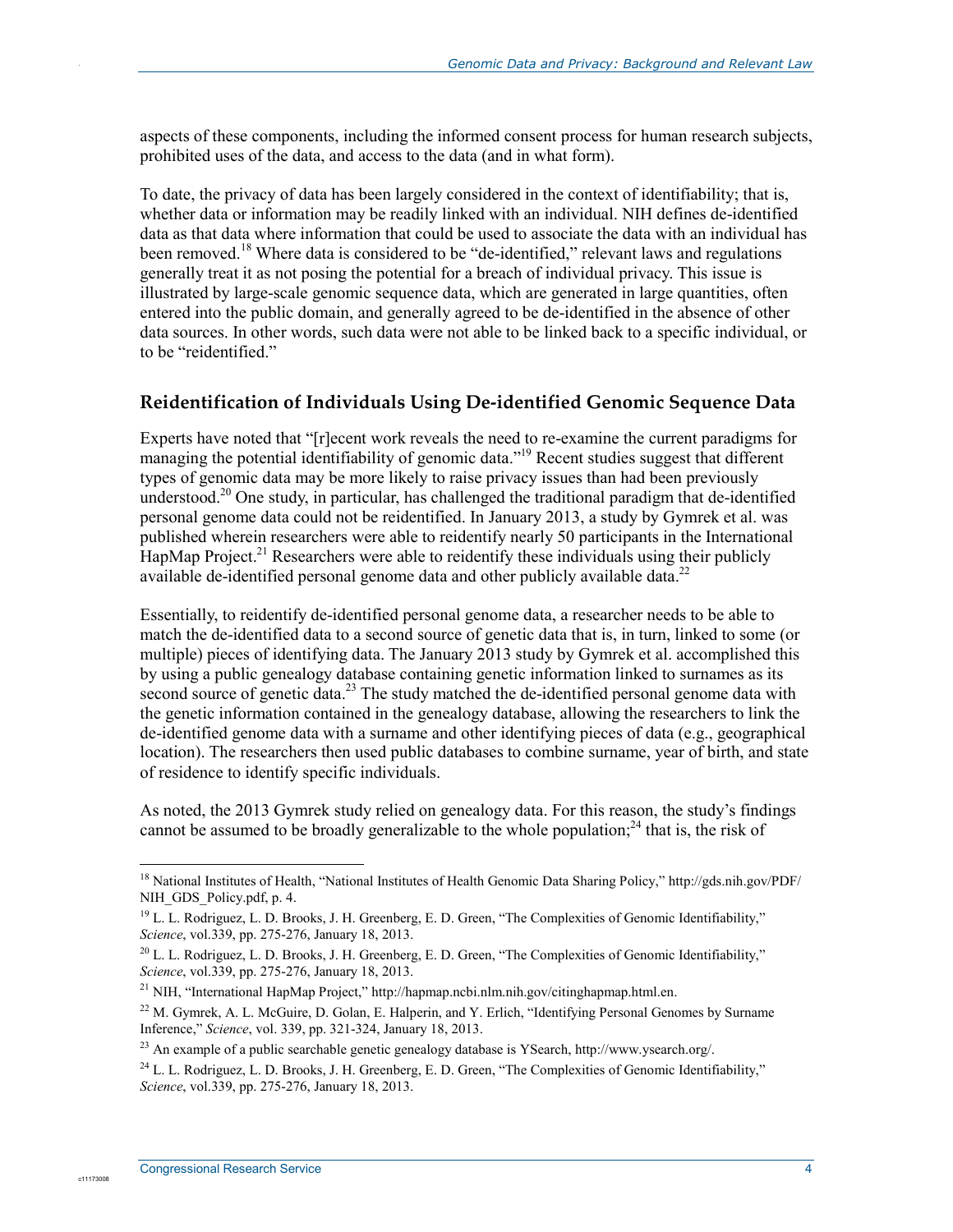reidentification using this particular second source of genetic data may not be uniform throughout the general population. In addition, this study relied on the 1000 Genomes database, which is open access; conversely, most NIH data repositories maintain some or all data in a controlledaccess manner, which makes accessing data more time-consuming and makes it more difficult to access multiple databases at one time.

However, genetic genealogy and other genomic databases are growing, and "the more genomic data collected, and the more refined the connections between genetic variations, disease states, and other personal characteristics, the easier it becomes to reidentify an individual and discover private information."<sup>25</sup> Given the technical feasibility of reidentification demonstrated by the 2013 Gymrek study, along with the increasing amount of genetic data and analytics available, it is reasonable to expect that, over time, the risk of reidentification will expand to encompass more of the general population.

#### **Genomic Data Sharing and Current Law**

The NIH and others see value in genomic research and prioritize funding it and widely sharing the resulting data. However, the generation, handling, and release of these data require privacy and security protections. The recent reidentification of research participants demonstrates that privacy and security concerns are not merely theoretical. Given this, policymakers may decide to monitor both NIH's evolving genomic data sharing policies and relevant federal law. Relevant law includes (1) the Health Insurance Portability and Accountability Act (HIPAA) Privacy and Security Rules; (2) the HHS Regulations for the Protection of Human Research Subjects, or the Common Rule; (3) GINA; and (4) the Freedom of Information Act (FOIA). FOIA is relevant, not in the sense that it protects information from a potential privacy breach, but in that it allows public access to much of the information held by the federal government. The remaining sections of this report provide an overview of each of these relevant laws and regulations.

## **Genomic Data Privacy and Security26**

NIH's Genomic Data Sharing (GDS) Policy addresses both the submission of genomic data by NIH-funded researchers to an NIH data repository and the subsequent access and use of that data by other investigators.<sup>27</sup> Generally, NIH-funded researchers conducting human genomic research must adhere to the Common Rule<sup>28</sup> and have their studies approved by an Institutional Review Board (IRB). For research that falls under the scope of the GDS Policy, the IRB must review the informed consent materials to ensure that they explain to research participants the risks and benefits of submitting genomic data to NIH so that it can be shared with other investigators for

1

c1117300

<sup>&</sup>lt;sup>25</sup> Gutmann, A. and J. W. Wagner, "Found Your DNA on the Web: Reconciling Privacy and Progress," Hastings Center Report, May-June 2013, pp. 15-16.

<sup>&</sup>lt;sup>26</sup> C. Stephen Redhead, Specialist in Health Policy, wrote this section.

<sup>27</sup> National Institutes of Health, *NIH Genomic Data Sharing Policy*, August 27, 2014, http://gds.nih.gov/PDF/ NIH\_GDS\_Policy.pdf.

<sup>&</sup>lt;sup>28</sup> The Common Rule is the informal name given to core federal regulations governing the protection of human subjects in research supported or conducted by the federal government. The regulations were first promulgated by HHS at 45 C.F.R. Part 46, Subpart A.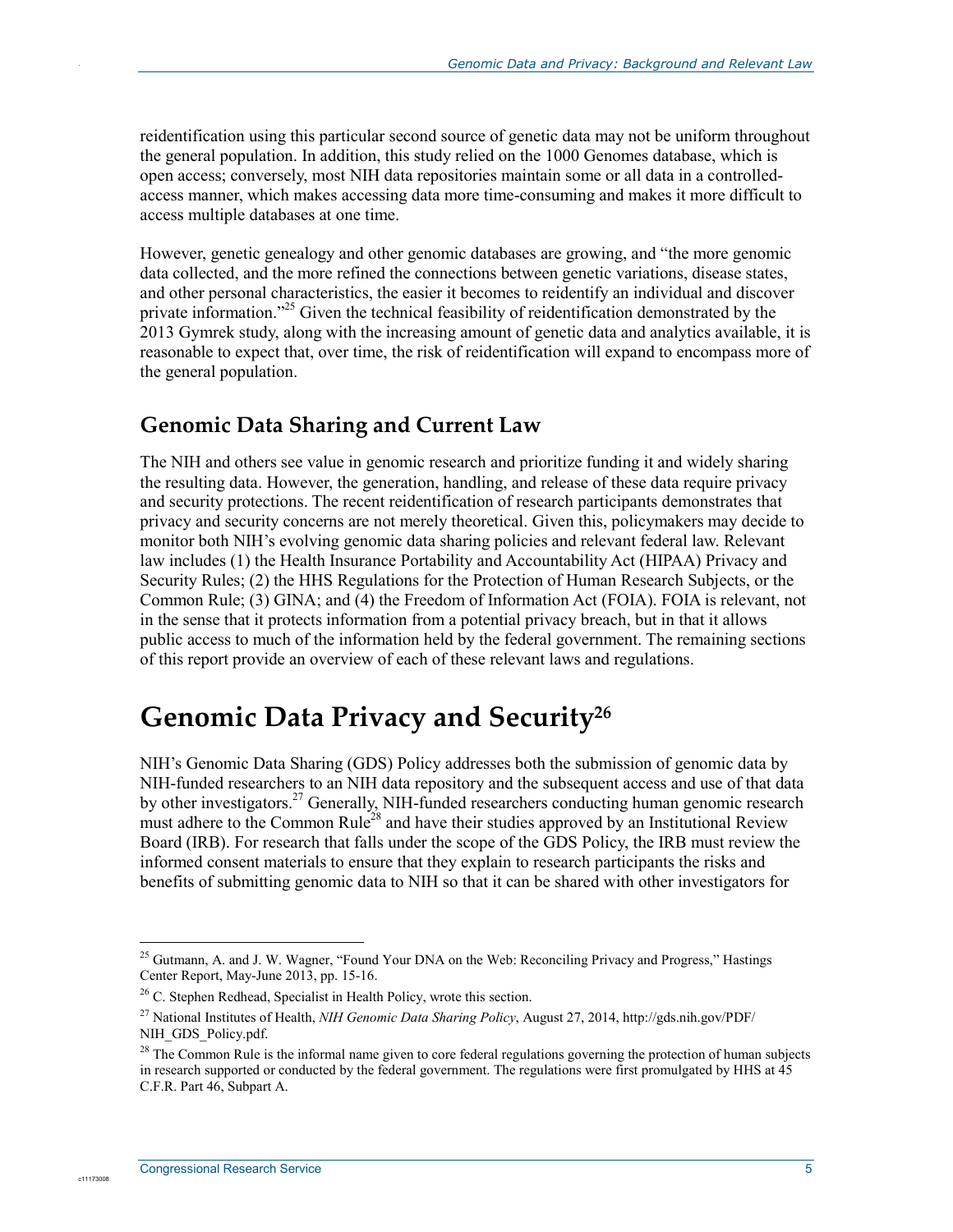secondary research use. NIH has developed a set of points for IRBs to consider when reviewing such genomic research proposals.<sup>29</sup>

Investigators seeking to download controlled-access data from an NIH data repository must sign a Data Use Certification Agreement<sup>30</sup> and abide by the NIH Genomic Data User Code of Conduct.<sup>31</sup> The Data Use Certification includes a series of data privacy and security requirements to which an investigator and his or her institution must agree.

This section of the report discusses the privacy and security safeguards incorporated in the GDS Policy. First, it provides some background on the Common Rule as well as the HIPAA Privacy and Security Rules, with which the Common Rule intersects. Both sets of standards have been criticized for their treatment of research data. Some privacy advocates complain that neither the Common Rule nor HIPAA adequately protects patient privacy, while researchers claim that HIPAA impedes their access to data and places limitations on its secondary use. There are also concerns about inconsistencies between the two sets of standards. Some of these concerns were addressed by HHS in a 2013 final rule that made numerous other amendments to the Privacy Rule pursuant to the Health Information Technology for Economic and Clinical Health (HITECH)  $\rm Act.$ <sup>32</sup>

#### **Common Rule**

Under the Common Rule—the core federal regulations governing the protection of human subjects in government-supported research—research protocols must be approved by an Institutional Review Board (IRB) to ensure that the rights and welfare of the research subjects are protected.<sup>33</sup> The rule lists several criteria for IRB approval, including the requirement that researchers obtain the informed consent of their research subjects.<sup>34</sup> In addition, it sets out the types of information that must be provided to prospective research subjects during the informed consent process, including an explanation of the purpose of the research, a description of the research procedures, and a description of the risks and benefits of the research.<sup>35</sup>

An IRB may decide to waive the informed consent requirement if it determines that (1) the research poses no more than minimal risk to the subjects, (2) the waiver will not adversely affect the rights and welfare of the subjects; and (3) the research is not practicable without a waiver.<sup>36</sup>

1

<sup>29</sup> National Institutes of Health, *NIH Points to Consider for IRBs and Institutions in their Review of Data Submission Plans for Institutional Certifications*, revised May 31, 2011, http://gds.nih.gov/pdf/ PTC for IRBs and Institutions revised5-31-11.pdf.

<sup>30</sup> National Institutes of Health, *Model Data Use Certification Agreement*, May 30, 2014, version, http://gds.nih.gov/ pdf/Model\_DUC.pdf.

<sup>31</sup> National Institutes of Health, *Genomic Data User Code of Conduct*, revised April 2, 2010, http://gds.nih.gov/pdf/ Genomic Data User Code of Conduct.pdf.

<sup>&</sup>lt;sup>32</sup> Department of Health and Human Services, Office of the Secretary, "Modifications to the HIPAA Privacy, Security, Enforcement, and Breach Notification Rules Under the Health Information Technology for Economic and Clinical Health Act and the Genetic Information Nondiscrimination Act; Other Modifications to the HIPAA Rules; Final Rule," 78 *Federal Register* 5566, 5609-5613, January 25, 2013.

<sup>33 45</sup> C.F.R. §46.109.

<sup>34 45</sup> C.F.R. §46.111(a)(4).

 $35$  45 C.F.R.  $$46.116(a)$ .

<sup>36 45</sup> C.F.R. §46.116(d).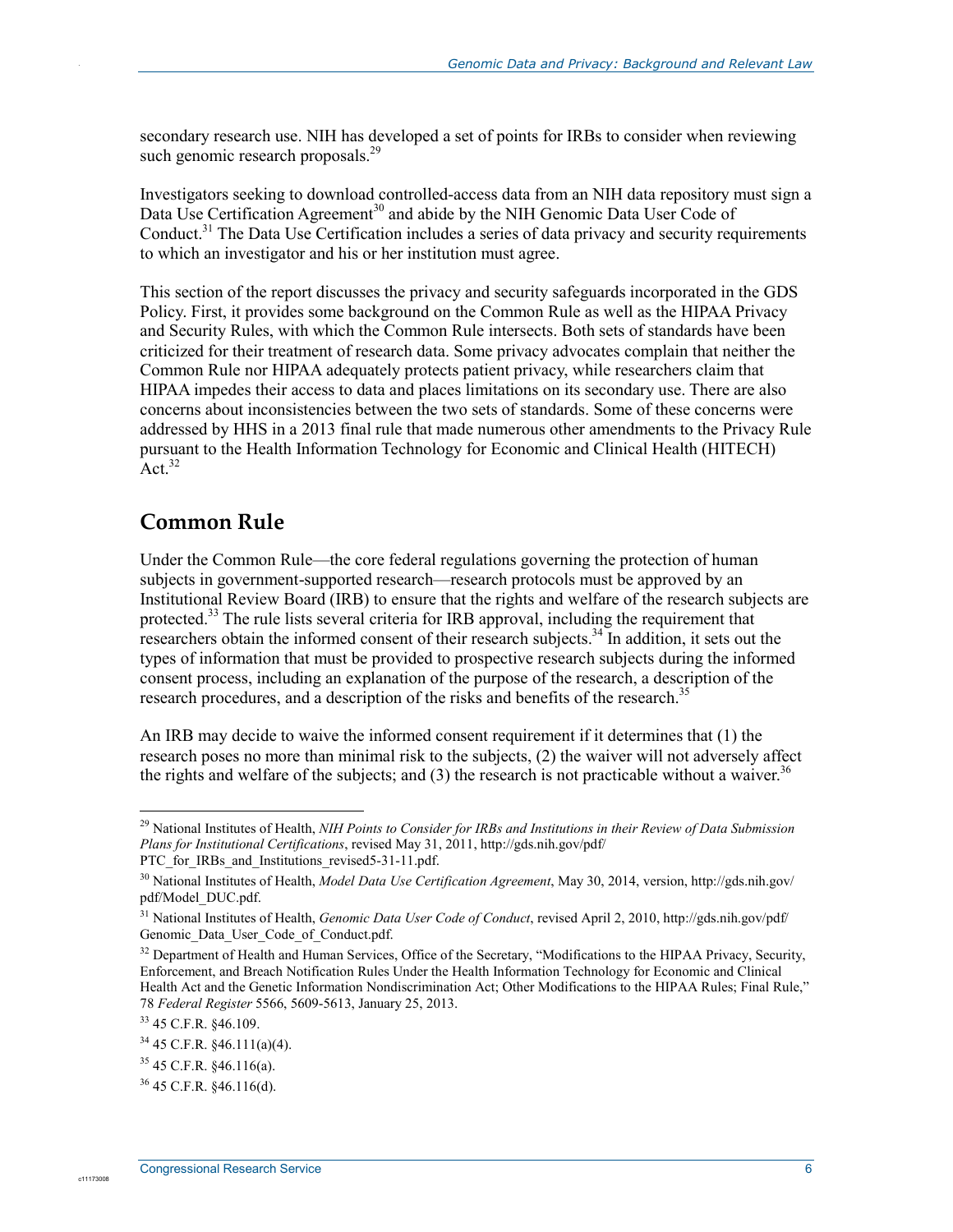While all forms of human subject research potentially involve privacy issues, the focus of the Common Rule (and IRB review) traditionally has been to protect the *safety* of individuals enrolled in clinical and other interventional research. But with the enormous growth in health data analytics, which often entails the secondary analysis of large databases of clinical information, the principal risk to research subjects increasingly is not physical harm but a loss of privacy.

The Common Rule's definition of human subject research includes the collection of individually identifiable information about the research participants. Obtaining de-identified information, by itself, does not constitute human subject research, and such activity is not bound by the Common Rule's requirements. Individually identifiable information is defined as information for which the identity of the subject "is or may readily be ascertained."<sup>37</sup> There is no explicit standard for deidentified information, which by implication is information for which the subject's identity is not readily ascertained.

The Common Rule includes two brief provisions that address privacy. First, it specifies that IRBs may only approve research that is judged to have "adequate provisions to protect the privacy of subjects and to maintain the confidentiality of data."<sup>38</sup> Second, the informed consent process must include "a statement describing the extent, if any, to which confidentiality of records identifying the subject will be maintained."<sup>39</sup> The Common Rule does not elaborate on these provisions by providing additional guidance or defining any terms.

One final point about the Common Rule needs emphasizing, which is that it permits consent for corollary and future research. This consent can occur when the primary research study is paired with other activities, such as the creation of a research database or repository where information and specimens obtained from a research participant are transferred and maintained for future research. In such instances, an IRB may approve an informed consent document that asks research participants to allow future research on their identifiable information or specimens, provided the future research uses are described in sufficient detail to allow an informed consent.

### **HIPAA Privacy and Security Rules**

The HIPAA Privacy and Security Rules established a set of federal standards to help safeguard personal health information.<sup>40</sup> The HIPAA Rules apply to health plans, health care clearinghouses, and health care providers, which are collectively referred to as "covered entities." The HIPAA Rules also apply to the business associates of covered entities. These are organizations with whom covered entities share health information to help carry out their activities and functions.

The Privacy Rule covers "protected health information" (PHI) in any form or format that is created or received by a covered entity.<sup>41</sup> The Privacy Rule includes a de-identification standard. Health information is considered de-identified if 18 specified types of identifiers are removed, or if a qualified expert, using accepted statistical methods, determines that the reidentification risk is

1

c1117300

 $37$  45 C.F.R. §46.102(f).

 $38\,45$  C.F.R.  $§46.111(a)(7)$ .

 $39$  45 C.F.R.  $§$ 46.116(a)(5).

<sup>&</sup>lt;sup>40</sup> The HIPAA privacy and security standards are codified at 45 C.F.R. Part 164.

<sup>&</sup>lt;sup>41</sup> PHI is defined as individually identifiable information "created or received" by a covered entity that "relates to the past, present, or future physical or mental health ... of an individual; the provision of health care to an individual; or the past, present, or future payment for the provision of health care to an individual." 45 C.F.R. §160.103.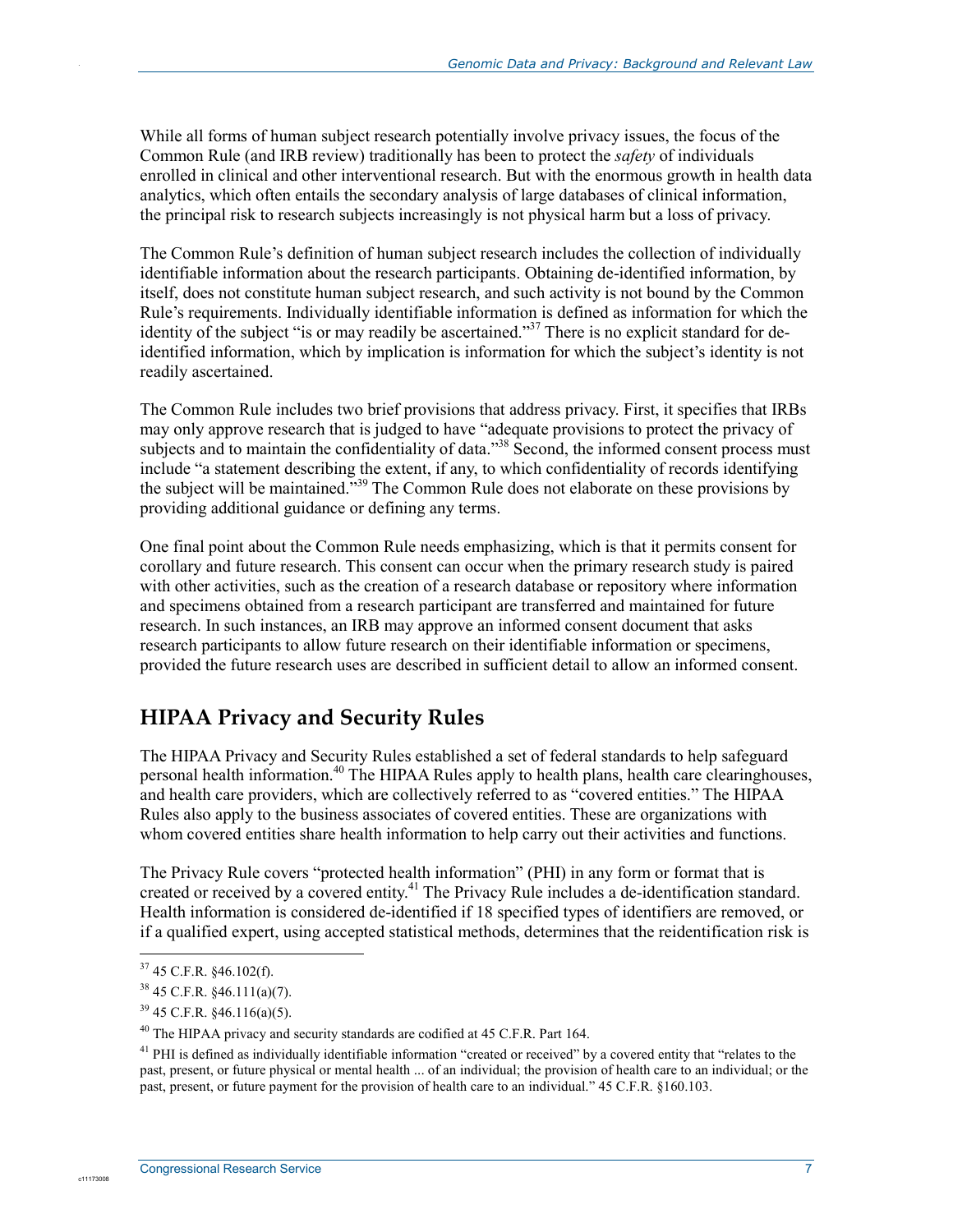"very small."<sup>42</sup> De-identified information that meets this standard is not subject to the Privacy Rule. In the broadest terms, the Privacy Rule prohibits a covered entity from using or disclosing PHI except as expressly permitted or required by the rule.<sup>43</sup> For all uses or disclosures of PHI that are not otherwise permitted or required by the rule, covered entities must obtain the individual's written authorization.

The Privacy Rule requires covered entities to adopt reasonable administrative, technical, and physical safeguards to protect PHI from unauthorized access, use, or disclosure.<sup>44</sup> The accompanying Security Rule—applicable only to PHI in electronic form (ePHI)—establishes a series of security standards that are both technology-neutral and scalable, based on the size and complexity of the organization.<sup>45</sup> The administrative standards include security management, workforce, and training, as well as procedures for dealing with security incidents. The physical standards include facility access and security, and workstation use and security. And the technical standards for protecting digital information include access controls, individual and entity authentication, and encryption.

Each security standard is accompanied by one or more implementation specifications. Some implementation specifications are required; for example, to meet the security management standard, each organization must conduct an accurate and thorough risk analysis.<sup>46</sup> Other implementation specifications are "addressable."47 Organizations must assess each addressable specification to determine whether it is a reasonable and appropriate safeguard before deciding whether to adopt it.

Under the Privacy Rule, PHI may not be used or disclosed for research without authorization, with three exceptions. First, IRB may waive the authorization requirement based on a determination that (1) the use or disclosure of PHI involves no more than minimal risk to the privacy of the individuals; (2) the research could not practicably be conducted without a waiver; and (3) the research could not practicably be conducted without access to, and use of, the health information.<sup>48</sup> These criteria for waiving authorization for the use or disclosure of PHI for research are similar to the Common Rule criteria for waiving informed consent to participate in research. Second, PHI may be reviewed when necessary to prepare a research protocol or for a similar purpose to prepare for research.<sup>49</sup> Third, PHI of persons who have died may be used or disclosed if necessary for research purposes. $50$ 

<u>.</u>

c1117300

<sup>&</sup>lt;sup>42</sup> 45 C.F.R. §164.514(b). The 18 types of identifiers include names; geographical and email addresses; social security, medical record, health plan, and account numbers; photographic images; and biometric identifiers.

<sup>43 45</sup> C.F.R. §164.502(A).

<sup>44 45</sup> C.F.R. §164.530(c).

<sup>45 45</sup> C.F.R. §164.306.

 $46$  45 C.F.R. §164.308(a)(1)(ii)(A). The purpose of a risk analysis is to identify all the potential risks and vulnerabilities to the confidentiality, integrity, and availability of ePHI maintained by covered entities and their business associates. A risk analysis is the first and most important action a covered entity must take to comply with the HIPAA Security Rule. The results of the analysis should then guide all subsequent compliance actions.

 $47$  45 C.F.R. §164.306(d)(3).

<sup>48 45</sup> C.F.R. §164.512(i)(1)(i)-(ii).

<sup>49 45</sup> C.F.R. §164.512(i)(1)(ii).

 $50$  45 C.F.R. §164.512(i)(1)(iii).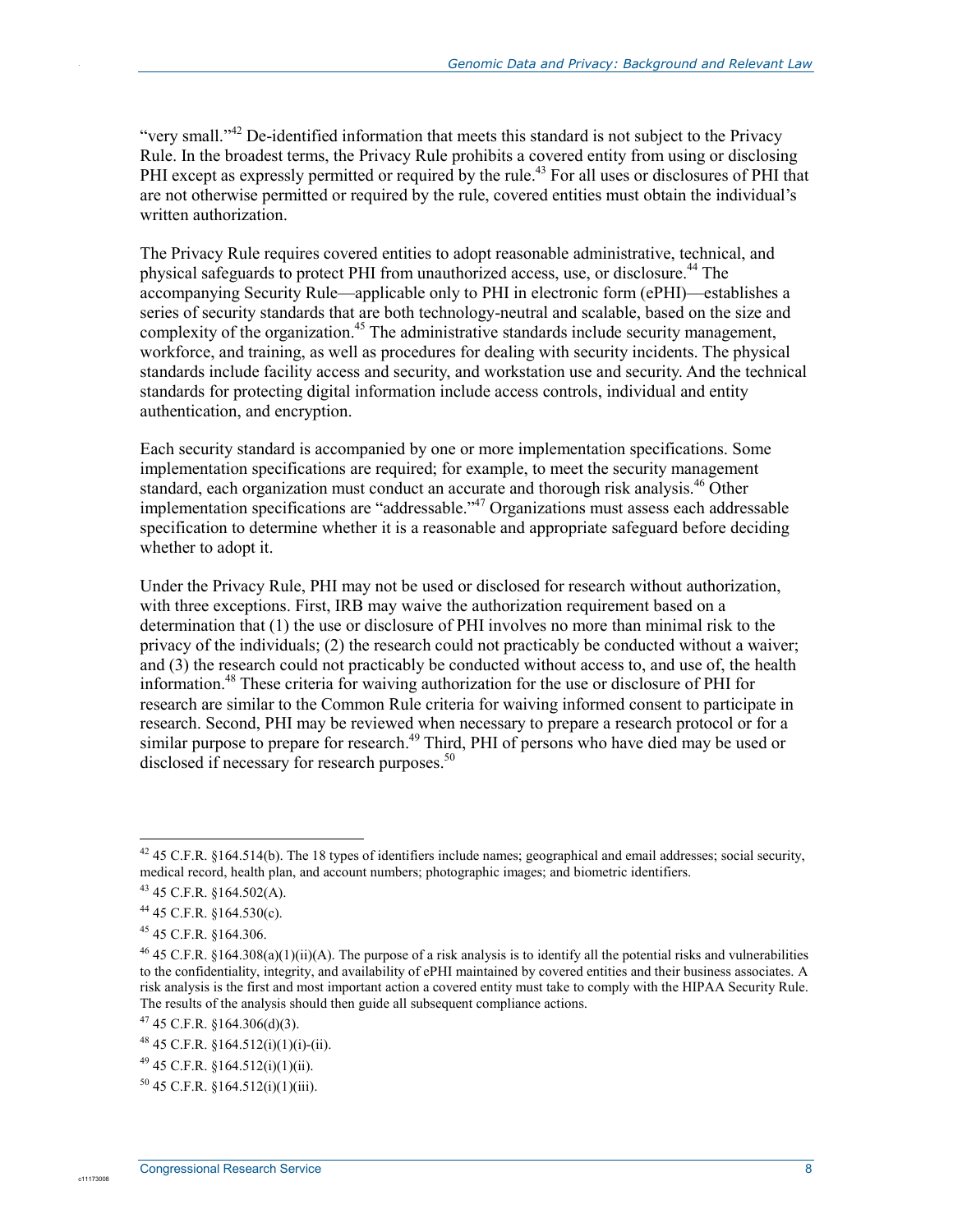In 2009, the Institute of Medicine (IOM) released a report on the Privacy Rule's impact on research.<sup>51</sup> The IOM concluded that the rule does not adequately protect the privacy of health information and impedes the conduct of important new research. The report found considerable variation in how organizations that collect and use health data are interpreting and following the Rule. It discussed the challenges in reconciling the Privacy Rule with other federal regulations primarily the Common Rule—that govern human subject research. The report also examined inconsistencies between the Privacy Rule and the Common Rule, neither of which applies uniformly to all health research.

For example, the Privacy Rule generally prohibited combining an authorization with any other legal permission to create a "compound" authorization, unless it was for the same study. Thus, a Privacy Rule authorization for a specific research study could be combined with Common Rule informed consent to participate in the research. But any separate research activity, such as collecting specimens or data for a central research database or repository, would require its own authorization. Unlike Common Rule informed consent, Privacy Rule authorizations also had to be study-specific; authorizations for future research were prohibited.

In 2013, HHS modified its interpretation of the Privacy Rule to address some of the inconsistencies with the Common Rule.<sup>52</sup> Under the new interpretation, the Privacy Rule now permits compound authorizations for any type of research activity (with limited exceptions) and allows authorizations for future research, provided the description of the future research uses is sufficiently clear that it would be "reasonable for an individual to expect that his or her protected health information could be used or disclosed for such future research."

#### **Responsibilities of Researchers Submitting Genomic Data**

NIH has developed a set of points for IRBs to consider when reviewing genomic research proposals that involve the submission of data to NIH.<sup>53</sup> The purpose of this document is to help inform and guide IRBs as they seek to determine, as required under the Common Rule, whether adequate data privacy protections are in place, and whether the informed consent process describes how data confidentiality will be maintained.

The NIH points-to-consider document includes background information on the GDS Policy and discusses both the benefits and risks of sharing genomic data through an NIH data repository. The document discusses several potential risks associated with the submission of genomic data to NIH and its subsequent release for secondary research. Those risks include the risk of identifying research participants, the risk of inadvertent or inappropriate use or disclosure of identifiable information, and the risk of disclosure in response to a request under the Freedom of Information Act (FOIA).

1

c1117300

<sup>51</sup> Institute of Medicine, *Beyond the HIPAA Privacy Rule: Enhancing Privacy, Improving Health Through Research*, Washington, DC, February 2009, http://www.nap.edu/openbook.php?record\_id=12458.

<sup>&</sup>lt;sup>52</sup> Department of Health and Human Services, "Modifications to the HIPAA Privacy, Security, Enforcement, and Breach Notification Rules Under the Health Information Technology for Economic and Clinical Health Act and the Genetic Information Nondiscrimination Act; Other Modifications to the HIPAA Rules; Final Rule," 78 *Federal Register* 5566, 5609-5613, January 25, 2013.

<sup>53</sup> National Institutes of Health, *NIH Points to Consider for IRBs and Institutions in their Review of Data Submission Plans for Institutional Certifications*, http://gds.nih.gov/pdf/PTC\_for\_IRBs\_and\_Institutions.pdf.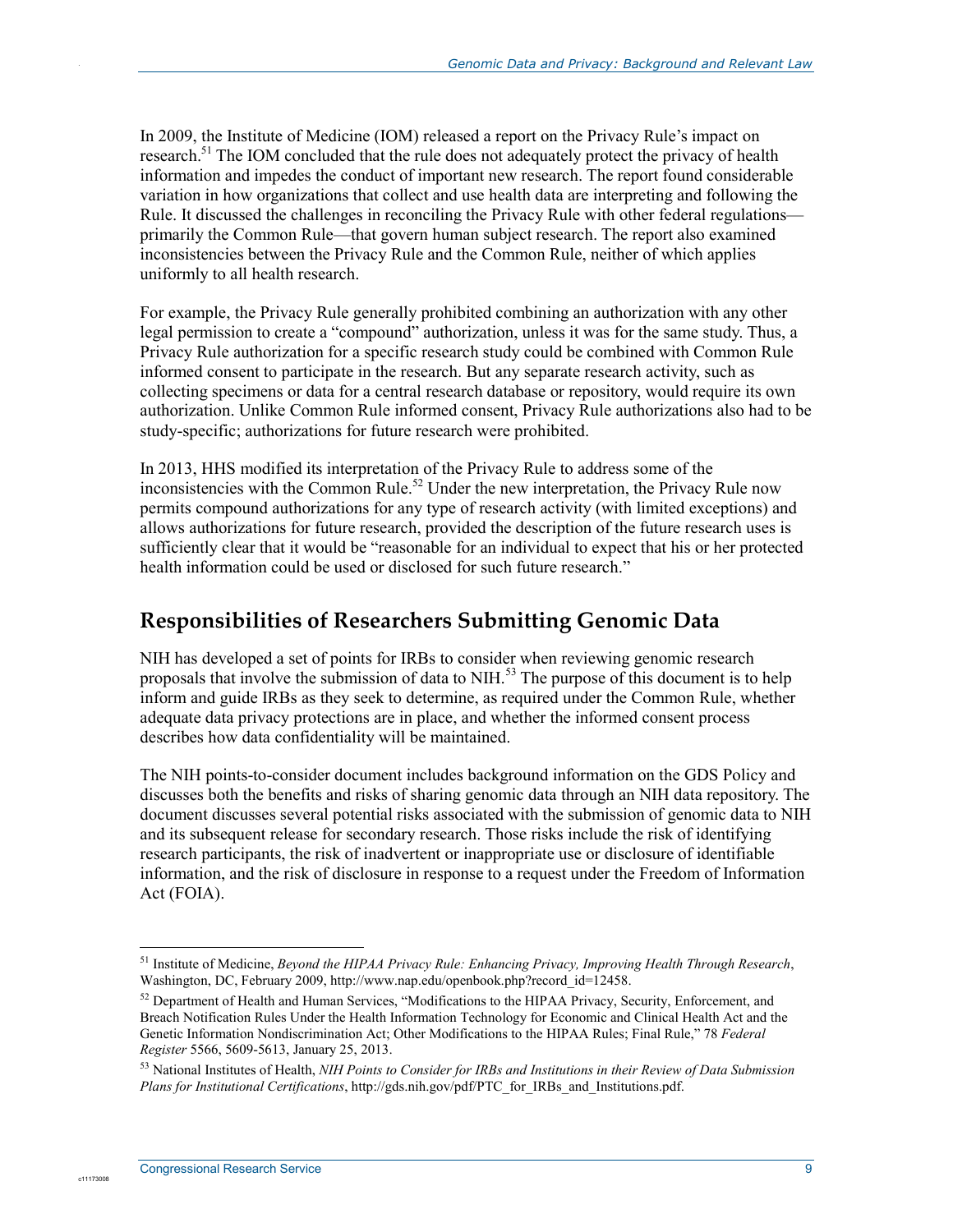To reduce the risk of identification, investigators submitting genomic data to NIH-designated repositories are required to de-identify the data according to both the Common Rule and the Privacy Rule standards. As discussed earlier, only the Privacy Rule provides an explicit standard for de-identifying data. The submitting investigator should assign random, unique codes to the de-identified data and retain the identification keys.

While the NIH genomic data repository does not include individual identifiers (e.g., name, address, birth date, social security number), the agency recognizes that "technologies available within the public domain today, and technological advances expected over the next few years, make the identification of specific individuals from raw genotype-phenotype data feasible and increasingly straightforward."54

NIH encourages IRBs to consider whether an investigator has obtained a Certificate of Confidentiality from NIH as an additional layer of protection. A Certificate of Confidentiality protects investigators from being compelled to disclose information that would identify research subjects in any civil, criminal, administrative, legislative, or other proceeding.<sup>55</sup> This requirement can help promote participation in the research by adding an additional layer of privacy protection.

It is quite possible that the genomic research participants will be given a compound authorization that includes the informed consent materials (pursuant to the Common Rule) as well as a HIPAA authorization (pursuant to the Privacy Rule)—unless waived by an IRB—to allow an investigator to access medical information about the participants from their physicians and other health care providers. The HIPAA authorization form must include a description of the potential future uses of the data.

Notwithstanding the Privacy Rule's requirements governing researchers' access to medical information about their research subjects, it is important to keep in mind that the research investigators themselves (and their institutions) are unlikely to be HIPAA-covered entities (i.e., health plans or health care providers). If researchers do not meet the definition of a covered entity, then they are not subject to the HIPAA privacy and security standards.

### **Responsibilities of Investigators Accessing and Using Genomic Data**

Investigators and institutions seeking access to data from an NIH genomic data repository must submit a Data Access Request<sup>56</sup> along with a Data Use Certification.<sup>57</sup> The Data Use Certification specifies the terms and conditions for the research use of the data. For example, investigators must (1) follow all applicable federal, state, and local laws and regulations for handling genomic data, including IRB approval if required; (2) use the data only for the approved research; (3) not attempt to identify or contact the individual participants from whom the data were obtained; and (4) not share the data with anyone other than those listed in the Data Access Request.

1

c1117300

<sup>54</sup> Ibid., p. 5.

<sup>&</sup>lt;sup>55</sup> Certificates of Confidentiality are issued pursuant to §301(d) of the Public Health Service Act (42 U.S.C. §241(d)). See http://www.ncbi.nlm.nih.gov/projects/gap/cgi-bin/GetPdf.cgi?document\_name=ConfidentialityCertificate.pdf.

<sup>56</sup> https://dbgap.ncbi.nlm.nih.gov/aa/wga.cgi?page=login.

<sup>57</sup> National Institutes of Health, *Model Data Use Certification Agreement*, May 30, 2014, version, http://gds.nih.gov/ pdf/Model\_DUC.pdf.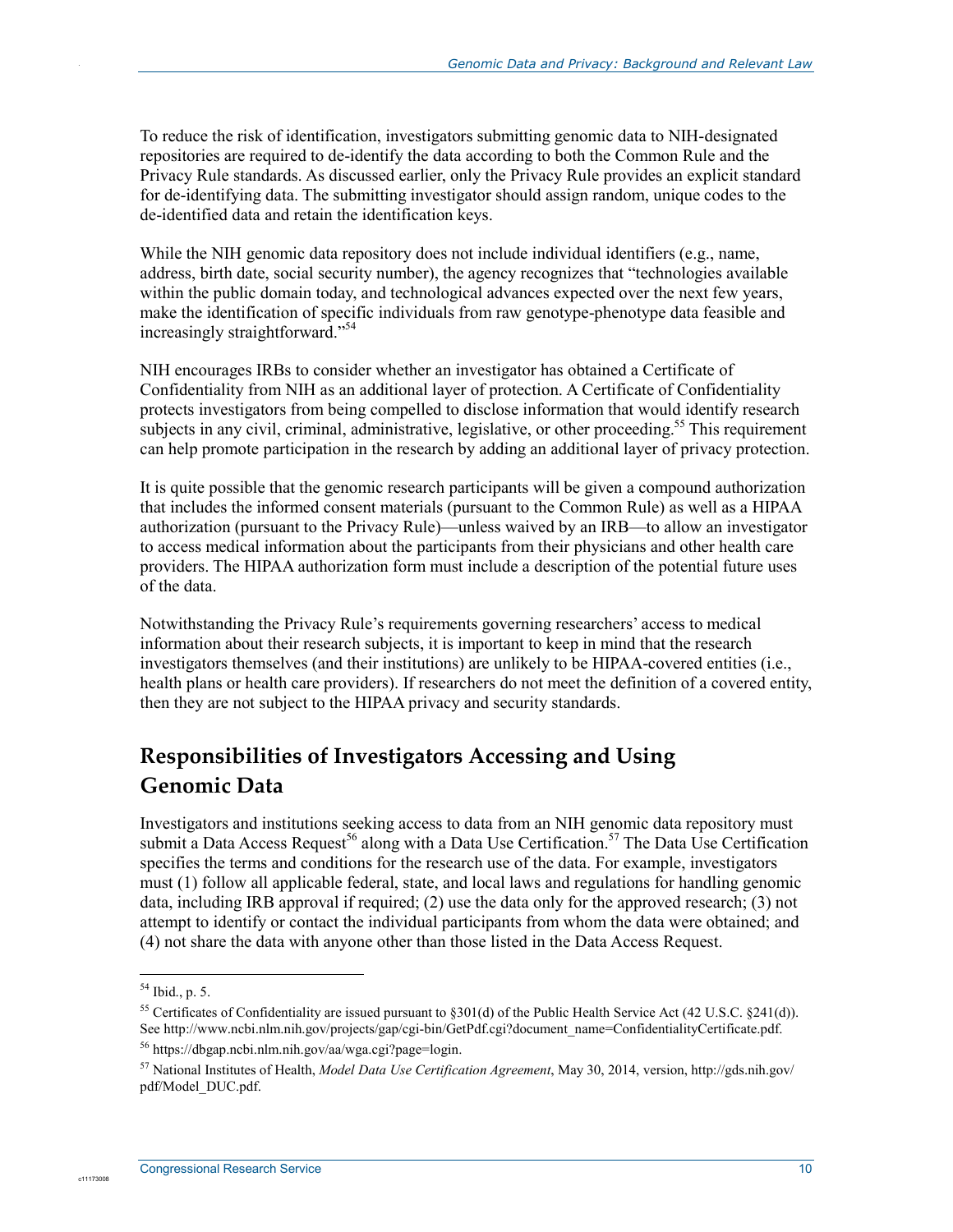The Data Use Certification also requires investigators (and their institutions) to agree to handle the data according to NIH's current dbGaP (database of genotypes and phenotypes) Security Best Practices.<sup>58</sup> These include, but are not limited to, the following IT security requirements: use of firewalls and updated anti-virus/anti-spyware software; use of security auditing/intrusion detection software; strong password policies; and encrypting data on portable devices. In general, investigators are required to keep the data secure and confidential and adhere to data management practices so that only authorized individuals gain access to the data.

Finally, investigators must notify NIH of any unauthorized data sharing, breaches of data security, or inadvertent data releases that may compromise data confidentiality within 24 hours of when the incident was identified.

As already noted, investigators and the academic and other institutions to which they belong are unlikely to be covered entities, in which case they are not bound by the HIPAA privacy and security standards. However, the dbGaP Security Best practices broadly overlap with the HIPAA technical security standards for protecting digital information and controlling access to it.

### **The Freedom of Information Act (FOIA)59**

In 1966, Congress enacted the Freedom of Information Act (FOIA), which provides the public presumed access to executive branch information. FOIA established, for any person—corporate or individual, citizen or otherwise—presumptive access to existing, unpublished agency records on any topic.<sup>60</sup> In a "points to consider" memorandum regarding data sharing concerns, the NIH stated that "datasets submitted to NIH" will be "U.S. Government records that are subject to"  $FOLA<sup>61</sup> FOIA$ , however, specifies nine categories of information that may be exempted from the rule of disclosure, including trade secrets and information related to national security. Disputes between requesters and agencies over the accessibility of requested records may be settled in federal court or may be mediated in the Office of Government Information Services (OGIS).

The sharing of genetic and genomic data among private individuals, researchers, and the federal government has, at times, prompted concerns that the information, if collected or retained by a federal executive branch agency, could be subject to public release pursuant to FOIA. As noted above, although the information submitted to NIH is considered de-identified, researchers have demonstrated an ability to identify individual genomic or genetic material despite attempts to anonymize the data. Public release of the de-identified data, therefore, may generate unease about personal privacy protection as well as lead to calls for legislation further clarifying public access to such information.

1

c1117300

<sup>58</sup> National Institutes of Health, *dbGaP Best Practice Requirements: Security Best Practices*, updated December 2, 2013, http://www.ncbi.nlm.nih.gov/projects/gap/pdf/dbgap\_2b\_security\_procedures.pdf.

<sup>&</sup>lt;sup>59</sup> This section was written by Wendy Ginsberg, Analyst in American National Government and Daniel J. Richardson, Research Assistant. FOIA is at 5 U.S.C. §552.

<sup>60</sup> For more information on FOIA, see CRS Report R41933, *The Freedom of Information Act (FOIA): Background, Legislation, and Policy Issues*, by Wendy Ginsberg.

<sup>&</sup>lt;sup>61</sup> National Institutes of Health, "Genome-Wide Association Studies (GWAS): NIH Points to Consider," http://gds.nih.gov/pdf/PTC\_for\_IRBs\_and\_Institutions\_revised5-31-11.pdf.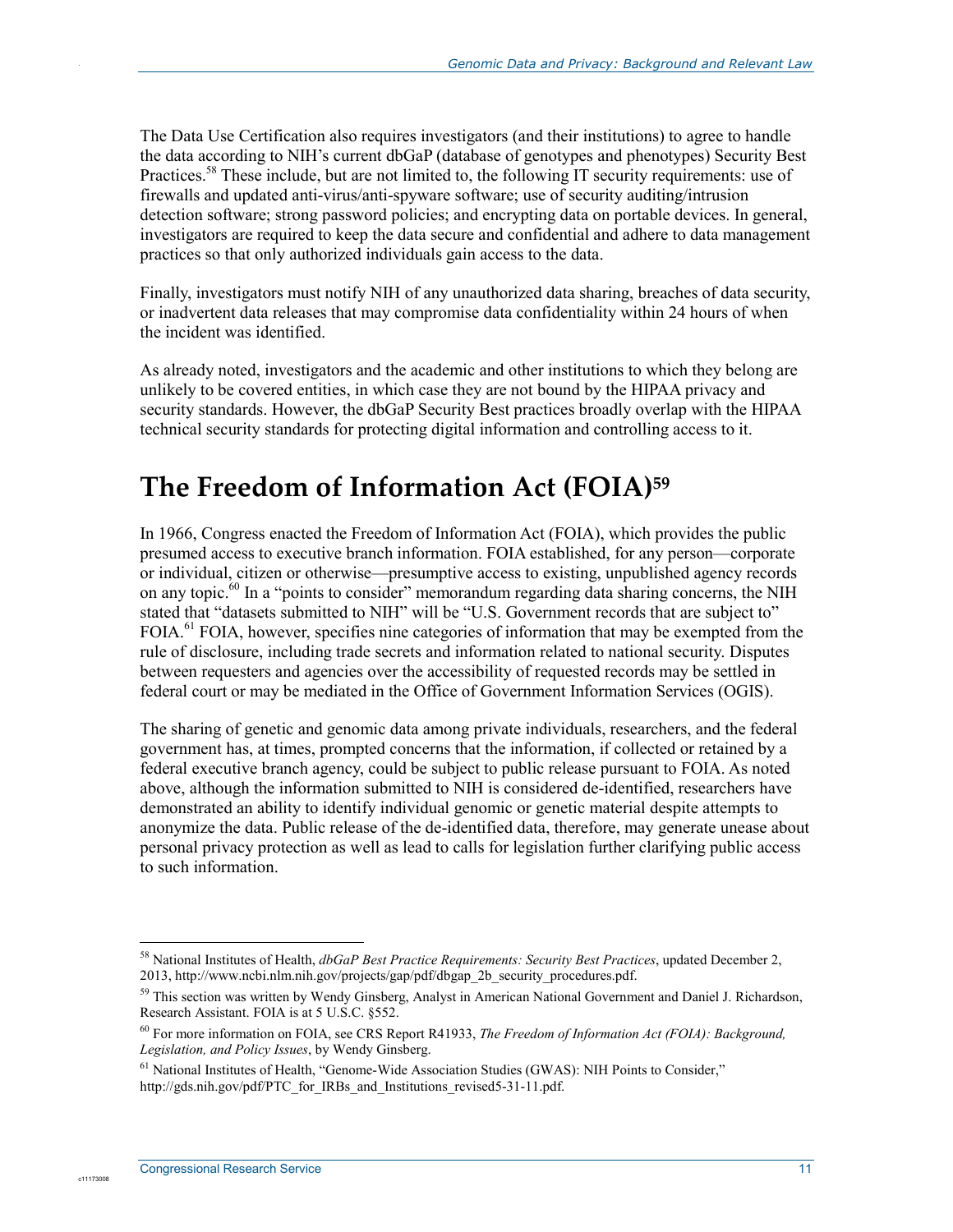Among FOIA's nine exemptions that permit agencies to withhold applicable records, two categories are more likely to affect the disclosure of genetic or genomic material:

- Exemption 3: data specifically exempted from disclosure by a statute other than FOIA if that statute meets criteria laid out in FOIA; and
- Exemption 6: Personnel, medical, or similar files, the disclosure of which would constitute an unwarranted invasion of personal privacy.

An example Exemption 3 statute, in the context of potentially withholding genetic material, might include 42 U.S.C. §242m(d) (a provision of the Public Health Service Act, as amended), which protects from public release certain information that would allow an individual to be identified if that information was collected for epidemiological or statistical activities. These types of Exemption 3 statutes are often referred to as  $b(3)$  exemptions because they are authorized in 5 U.S.C. §552(b)(3).

A second potentially applicable b(3) exemption is provided in 15 U.S.C.  $\S 3710a(c)(7)(a)$  (a provision of the National Defense Authorization Act for Fiscal Years 1990 and 1991), which protects from public release "trade secrets or commercial or financial information that is privileged or confidential ... obtained in the conduct of research ..."<sup>62</sup> Also, Exemption 3 would prohibit the disclosure of any information that is covered by future statutes passed by Congress. As a result, legislation enacted at any time that would specifically prohibit the release of genetic and genomic data may qualify as a b(3) exemption and could be used to withhold qualifying genetic material.

Exemption 6 of FOIA provides for the withholding of information that relates to personally identifiable information in "personnel and medical files, and similar files." The intention of this exemption is to allow agencies to withhold records that contain personally identifiable information, provided that the individual's interest in privacy outweighs the public interest in the record's release. According to the NIH "points to consider" memorandum, NIH "believes that the release of unredacted GWAS datasets ... would constitute an unreasonable invasion of personal privacy under FOIA Exemption 6.<sup>563</sup> Moreover, Exemption 6 has been read historically as applying to information that can be linked to a particular individual. $64$ 

As discussed above, the ability to identify an individual using genetic research material that was previously not thought to be identifiable has been demonstrated. Where this data could be traced to specific individuals, it is possible that the potential release of the information would trigger a privacy interest of a degree that might warrant withholding under Exemption 6. The federal government, however, has maintained that the data collected are currently not identifiable, possibly removing any ability for an agency to apply an exemption that relies on the personal identification of an individual. Moreover, a determination that the data allows for an individual's identification would not necessarily permit the withholding of information; pursuant to FOIA, the

1

c11173008

 $62$  It is unclear, however, whether and in what contexts genetic or genomic material would legally qualify as a trade secret or commercial or financial information. For more information on the definition of *trade secret* in a legal context see CRS Report R43714, *Protection of Trade Secrets: Overview of Current Law and Legislation*, by Brian T. Yeh.

 $63$  The memorandum notes, however, that "FOIA affords requesters an opportunity to contest an agency's determination." See National Institutes of Health, "Genome-Wide Association Studies (GWAS): NIH Points to Consider," p. 6, http://gds.nih.gov/pdf/PTC\_for\_IRBs\_and\_Institutions\_revised5-31-11.pdf.

<sup>64</sup> U.S. Department of Justice, Office of Information Policy*, Guide to the Freedom of Information Act*, "Exemption 6," pp. 4-5, http://www.justice.gov/sites/default/files/oip/legacy/2014/07/23/exemption6.pdf.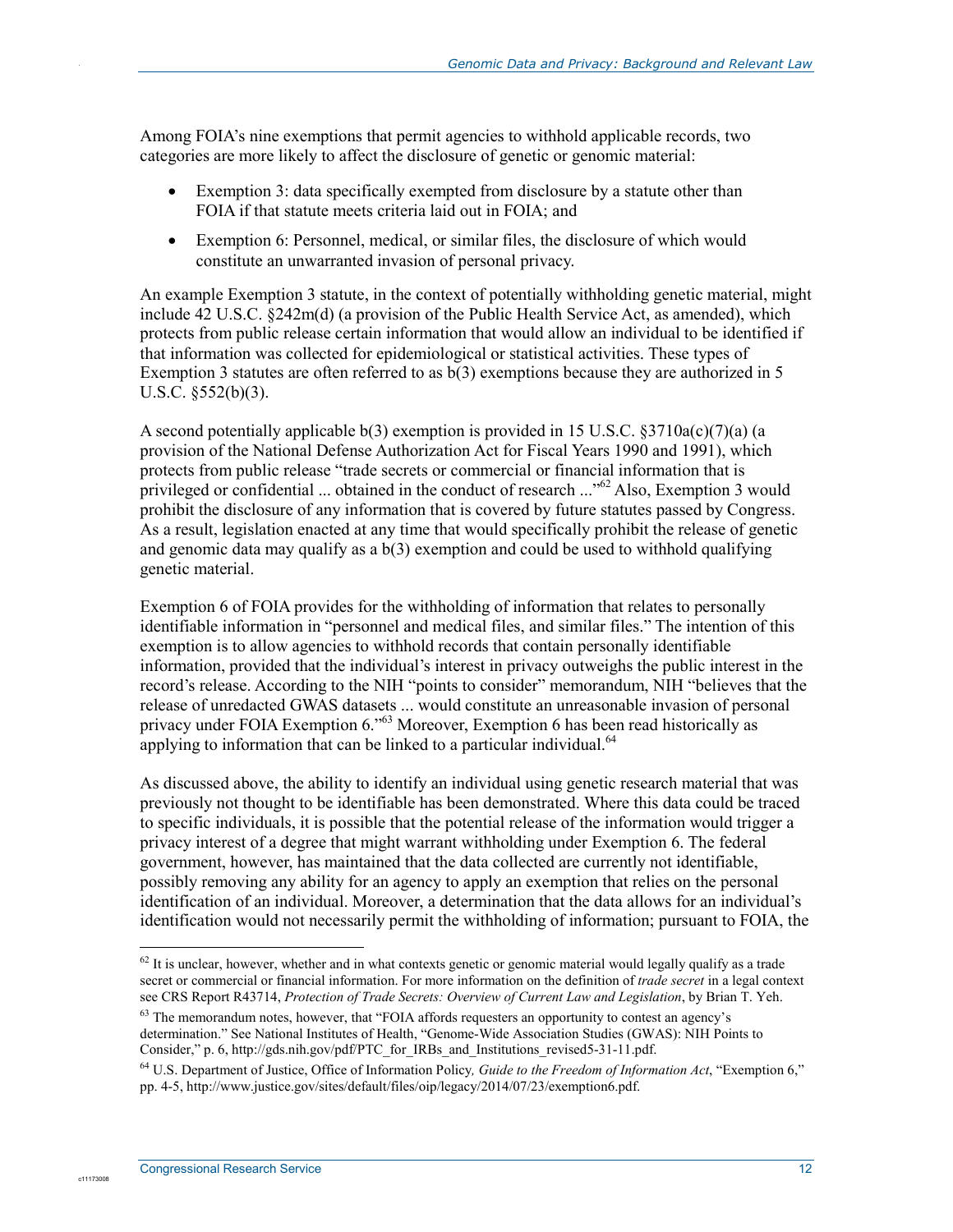privacy interests of the individuals who may be affected by the information's release would still need to be weighed against the public's interest in the information's disclosure.

In addition to these two exemptions, the specific facts surrounding each information request could trigger a number of other FOIA exemptions. For instance, genetic and genomic records could potentially relate to ongoing law enforcement activities (Exemption 7), inter-agency and intraagency memorandums (Exemption 5), or confidential commercial and financial information (Exemption 4).

# **The Genetic Information Nondiscrimination Act (GINA, P.L. 110-233)65**

In terms of the reidentification of research subjects, the Genetic Information Nondiscrimination Act of 2008 (GINA, P.L. 110-233)<sup>66</sup> would protect against discrimination based on information discovered about a research subject subsequent to his or her reidentification (e.g., genetic test results or family history). As described previously, one way to consider the security of data from a policy perspective is to consider it in terms of both controls on access to, and designation of appropriate uses of, the data. With respect to genetic information, GINA establishes prohibitions that affect primarily the appropriate use of genetic information, but that also address—to a lesser extent—access to genetic information. Specifically, GINA prohibits discrimination based on genetic information by both health insurers and employers. The reach of GINA's prohibitions is in part governed by its definition of the term "genetic information" (see "**How Does GINA Define Genetic Information?**" text box, above). Genomic sequence data would not necessarily be protected under GINA; instead, it would be the information uncovered secondary to analysis of the sequence data (i.e., a specific genetic test result) that would be protected under this statute.

GINA is divided into two main parts: Title I, which prohibits discrimination based on genetic information by health insurers, and Title II, which prohibits discrimination in employment based on genetic information. Title I of GINA amends the Employee Retirement Income Security Act of 1974 (ERISA), the Public Health Service Act (PHSA), and the Internal Revenue Code (IRC), through the Health Insurance Portability and Accountability Act of 1996 (HIPAA), as well as the Social Security Act (SSA), to prohibit group health plans and health insurance issuers from engaging in genetic discrimination. Broadly, GINA prohibits group health plans and health insurance issuers from engaging in three

#### **How Does GINA Define Genetic Information?**

GINA defines "genetic information" as follows: "The term 'genetic information' means, with respect to any individual, information about—(i) such individual's genetic tests, (ii) the genetic tests of family members of such individual, and (iii) the manifestation of a disease or disorder in family members of such individual."

The statute goes on to clarify that "[s]uch term includes, with respect to any individual, any request for, or receipt of, genetic services, or participation in clinical research which includes genetic services, by such individual or any family member of such individual.'

The term "genetic information" excludes information about the sex or age of any individual.

Source: See 29 U.S.C. §1191b(d).

1

c11173008

<sup>65</sup> Amanda K. Sarata, Specialist in Health Policy, wrote this section.

<sup>66</sup> For more information about GINA, see CRS Report RL34584, *The Genetic Information Nondiscrimination Act of 2008 (GINA)*, by Amanda K. Sarata and Jody Feder.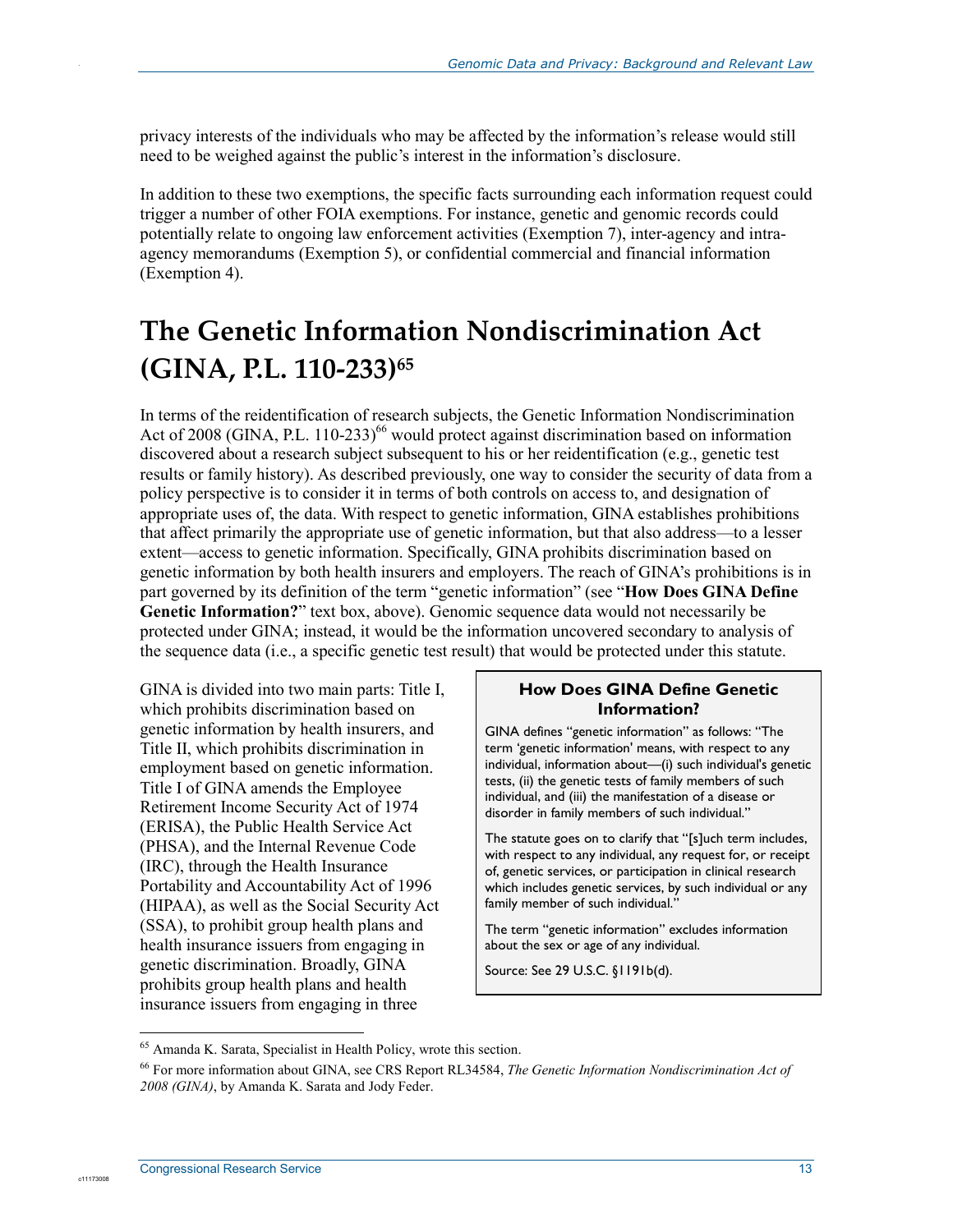practices: (1) using genetic information about an individual to adjust a group plan's premiums, or, in the case of individual plans, to deny coverage, adjust premiums, or impose a preexisting condition exclusion; (2) requesting, requiring, or purchasing genetic information for underwriting purposes or prior to enrollment; and (3) requiring or requesting genetic testing.

While the first prohibition addresses the *use* of the information, the second addresses both *access* to and *use* of the information, and the last addresses *access* to the information.

The health reform law (ACA, P.L. 111-148, as amended) contains provisions that may overlap to some extent with those in Title I of GINA. In evaluating the interaction of these two statutes, one may argue that it is possible to read these statutes together as establishing non-conflicting limitations on insurance premiums. Although GINA prohibits using genetic information to determine health coverage and insurance premiums for individuals or groups, the ACA specifically defines the factors on which insurers may predicate issuance of coverage or determination of premiums. The relevant provisions in GINA and the ACA are not identical in scope; however, the provisions of the ACA may obviate some of the requirements of GINA. Importantly, in terms of access to genetic information, there does not seem to be a comparable provision in the ACA to GINA's prohibition on group health plans and health insurers from requiring an individual or family member to undergo a genetic test.<sup>67</sup>

Title II of GINA includes provisions that address both access to and appropriate use of genetic information by employers. Specifically, Title II of GINA prohibits discrimination in employment because of genetic information and, with certain exceptions, prohibits an employer from requesting, requiring, or purchasing genetic information. The law prohibits the use of genetic information in employment decisions—including hiring, firing, job assignments, and promotions—by employers, unions, employment agencies, and labor-management training programs. Title II outlines exceptions whereby an employer may lawfully acquire genetic information (e.g., through inadvertent requests, wellness programs, or DNA analysis for law enforcement purposes, among others). However, even if genetic information is acquired through these exceptions, the employer may not use it to discriminate.

If genetic information, as defined by GINA, becomes more easily accessible because of the ability to link genomic sequence data with specific individuals, then policymakers may consider expanding GINA's applicability to broaden its protections regarding the use of genetic information. In other words, if access to the data is becoming more difficult to control due to advances in technology or the favoring of countervailing policy goals (e.g., promoting advances in research), then an alternative policy approach is to strengthen requirements governing how the data are able to be used lawfully. This may be done by adjusting the requirements themselves to make them stricter, by broadening the applicability of the existing requirements to additional settings or arrangements, or by a combination of both of these approaches. GINA, for example, does not apply to life, disability, or long-term care insurance, nor does it apply to TRICARE, the Indian Health System (IHS), the Veterans Health Administration, or the Federal Employees Health Benefits Program (FEHB).<sup>68</sup>

1

c11173008

<sup>67</sup> For more information on the interaction of the ACA and GINA, see CRS Report R41314, *The Genetic Information Nondiscrimination Act of 2008 and the Patient Protection and Affordable Care Act of 2010: Overview and Legal Analysis of Potential Interactions*, by Amanda K. Sarata and Jennifer A. Staman.

<sup>68</sup> R. C. Green, D. Lautenbach, A. L. McGuire, "GINA, Genetic Discrimination, and Genomic Medicine," *New England Journal of Medicine*, vol. 372, no. 5, January 29, 2015.